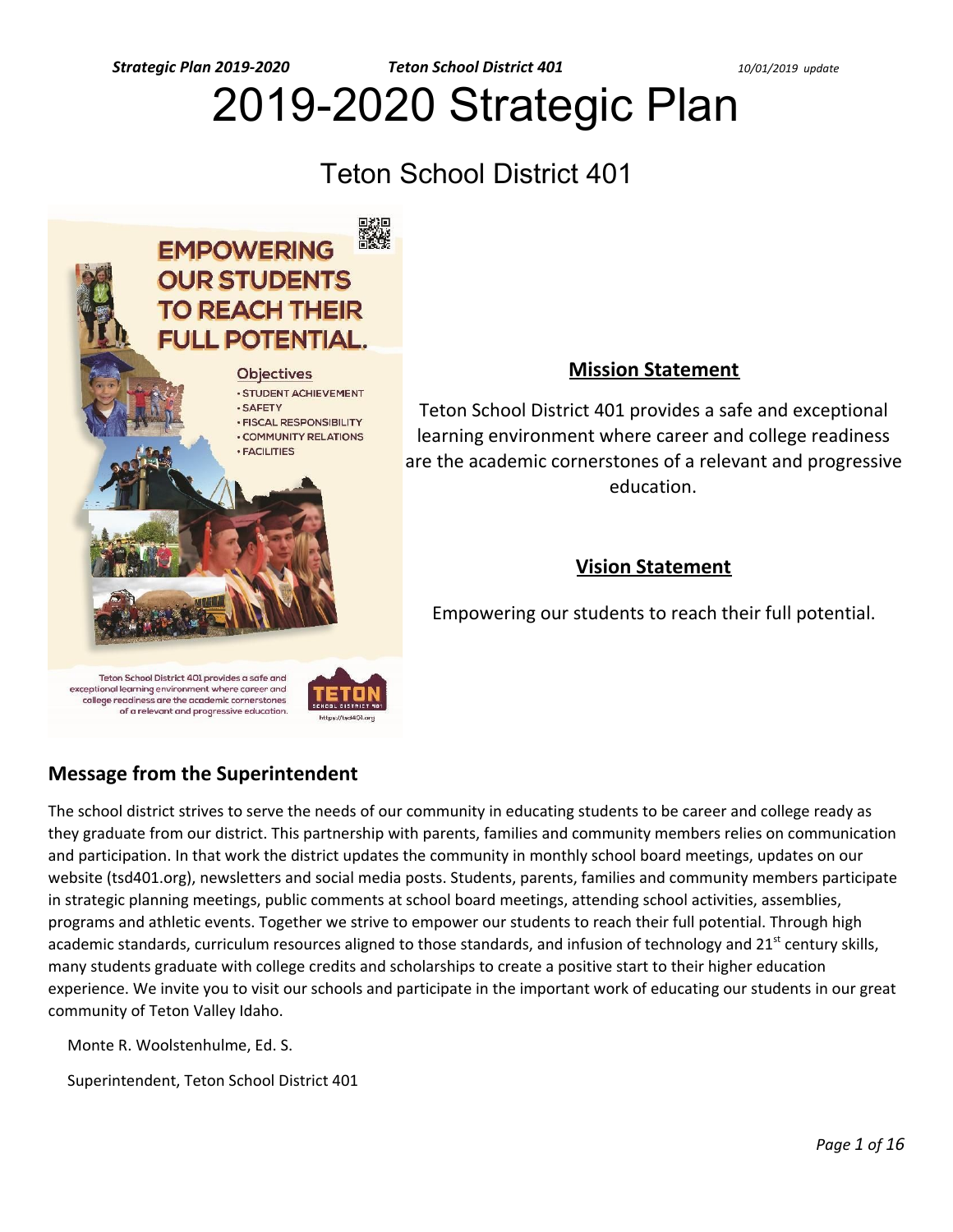**Table of Contents** 

# **[State School Report Card](http://apps.sde.idaho.gov/ReportCard/)**

| <b>Mission and Vision Statement</b>    | page 1  |
|----------------------------------------|---------|
| Overview of District                   | page 4  |
| Why the Strategic Plan                 | page 6  |
| Student Goals, Strategies, Initiatives | page 7  |
| <b>TSD Annual Improvement Plans</b>    | page 14 |
|                                        |         |

Combined District Plan- Career & College, K-3 Literacy

Annual District Plan

Annual Department Plans (ELL, Special Ed, Curriculum, Dual Language, Technology, Professional Development, Assessment, Danielson, PLC)

School Specific Annual Achievement Goals

| TSD Assessment System      | page 15 |
|----------------------------|---------|
| Past Years Strategic Plans | page 16 |

# **School Board Members:**

| Chris Isaacson Board Chair |  |
|----------------------------|--|
| Nan Pugh                   |  |
| Ben Kearsley               |  |
| Mary Mello                 |  |
| Jake Kunz                  |  |

# **Superintendent:**

Monte R. Woolstenhulme, Ed.S

# **Teton School District 401**

P.O. Box 775, 445 N. Main Street Driggs, Idaho (208) 228-5923

# [www.tsd401.org](http://www.tsd401.org/)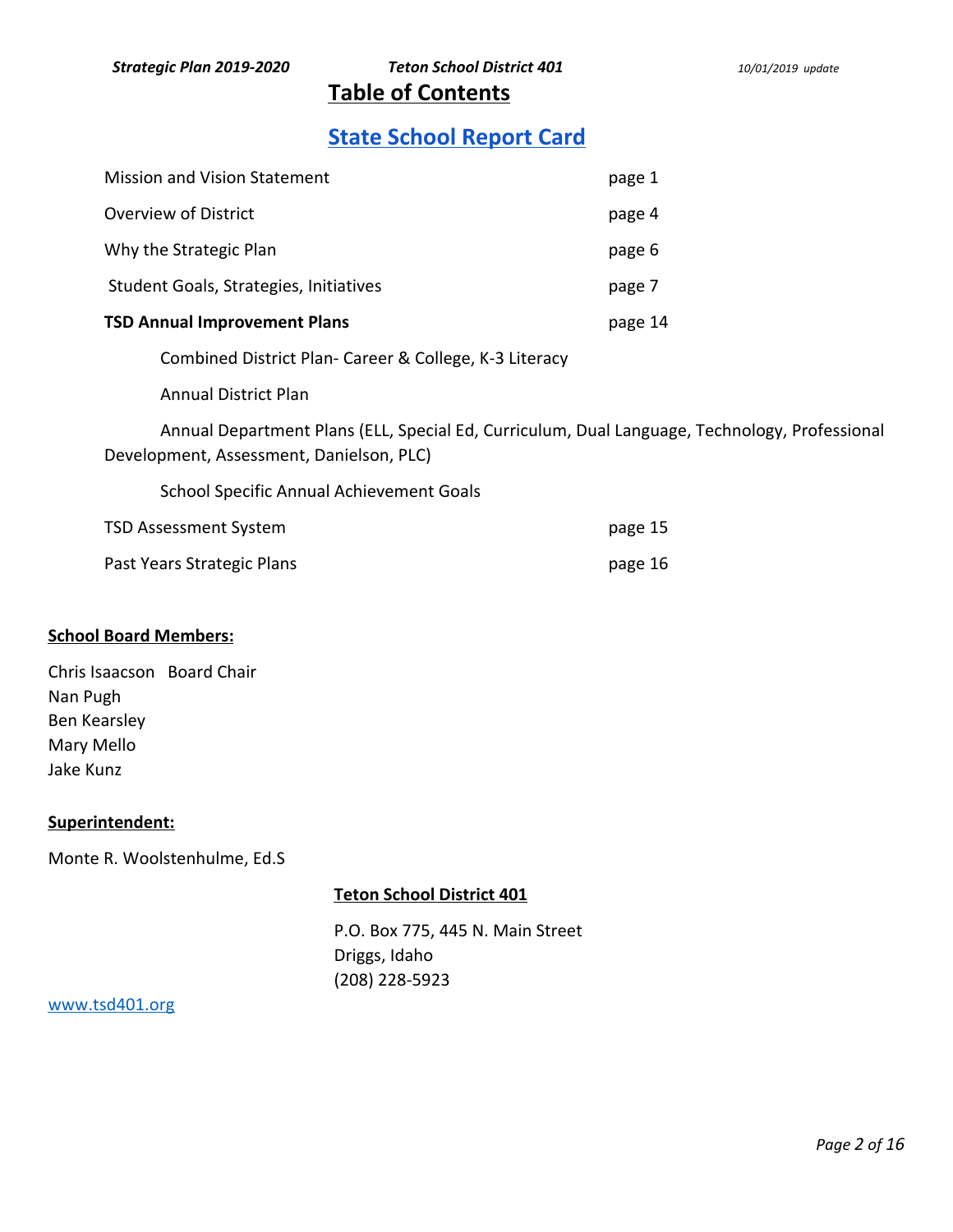# Teton County School District #401 is located in east Idaho and has 449.46 square miles of land area and 1.10 As of 2015, the total Teton County School District #401 population is Est. as of 2015 is 10,564.



**Type:** Regular Local School District **Grade:** Prekindergarten to Grade 12 **Number of Schools:** 7 **Number of Students:** 1894 **Staff Members: 245 Population Growth:** 3.9% growth from 2010-2015 **Population Density:** 22.57/sq. mi **Time Zone:** Mountain GMT -7:00 with Daylight Saving in the summer **Land Area:** 449.46 sq. mi, rank **Water Area:** 1.10 sq. mi (0.25%) **State:** Idaho **County:** Teton County **City:** Victor, Driggs, Tetonia, Felt **Student enrollment populations include:**  White Students 68.1% Hispanic Students 29.8% Other Students 2.1% **English Language Learners:** 14.9% **Free & Reduced:** 40% **Special Education:** 13.8%

# **Teton County Idaho Information**

State of Idaho County Information:

<https://www.idaho.gov/counties/teton/>

# **US Census Bureau:**

[https://www.census.gov/quickfacts/fact/table/tetoncount](https://www.census.gov/quickfacts/fact/table/tetoncountyidaho/PST045218) [yidaho/PST045218](https://www.census.gov/quickfacts/fact/table/tetoncountyidaho/PST045218)

# **Teton County, Idaho website:**

<http://tetoncountyidaho.gov/>

**Teton School District 401** 

<https://tsd401.org/>

# [Teton School District 401 Organization Chart](https://drive.google.com/open?id=15ul2oX83F_hlsha-73JHwhAyQQ_cNYRN)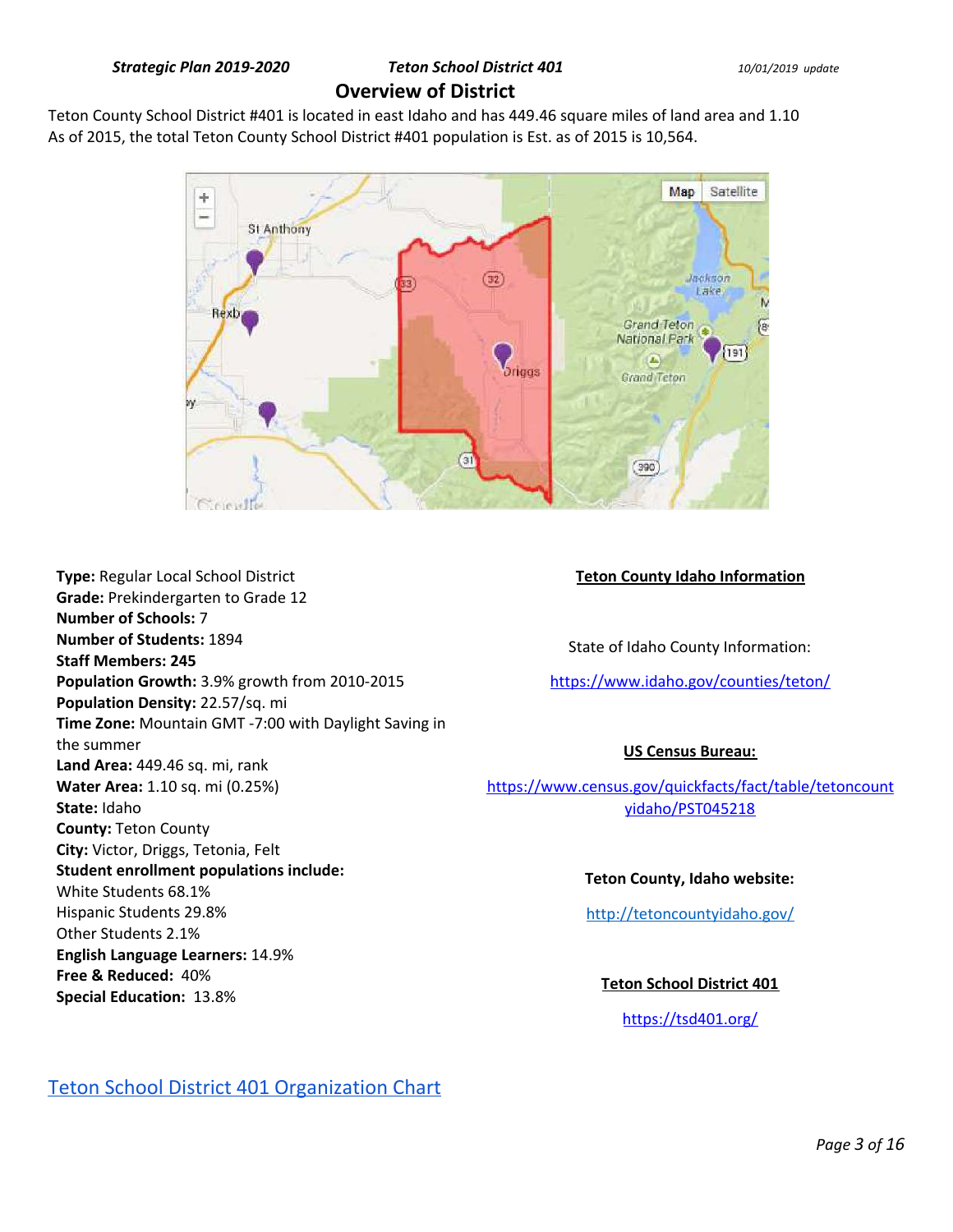**7 Schools:** one high school, one middle school, one alternative school, 4 elementary schools

**Staff:** 245 total employees**,** 111 teachers, 8 administrators, 7 school counselors, 100% of teachers hold a bachelor's degree, 38 hold a master's degree, 1 holds a post-graduate degrees.

#### **High School Graduation rate**

#### **Teton High School**

| 2018-2019 | thd   |
|-----------|-------|
| 2017-2018 | 94.6% |
| 2016-2017 | 97.2% |
| 2015-2016 | 96.7% |

**Scholarships Awarded** (Teton High School Seniors):

| 2019 | \$2,406,418 | 816 college credits  | 98 seniors  |
|------|-------------|----------------------|-------------|
| 2018 | \$1,575,720 | 888 College Credits  | 106 seniors |
| 2017 | \$3,960,143 | 894 College credits  | 104 seniors |
| 2016 | \$1,747,475 | 1083 college credits | 95 seniors  |
| 2015 | \$1,449,587 | 679 college credits  | 81 seniors  |
| 2014 | \$1,727,783 | 837 college credits  | 100 seniors |

#### **Teton High School Dual/AP Classes**

|           | • AP Language                  | 3 credits | Idaho State University (ISU)    |
|-----------|--------------------------------|-----------|---------------------------------|
| $\bullet$ | AP Literature                  | 3 credits | Idaho State University          |
|           | • AP Calculus AB               | 4 credits | Idaho State University          |
|           | • AP Biology                   | 4 credits | Idaho State University          |
|           | • Dual US Government           | 3 credits | Idaho State University          |
| $\bullet$ | <b>Dual Communications 101</b> | 3 credits | <b>Idaho State University</b>   |
| $\bullet$ | <b>Dual Pre-Calculus</b>       | 5 credits | College of Southern Idaho (CSI) |

In addition, Idaho Digital Learning Academy (IDLA) offers many AP and Dual Credit options which are available to our students. Several Teton High School students take advantage of this option.

Teton High School offers many college/tech prep credits through our Vocational Courses. Typically, after taking a sequence of courses and upon reaching the Capstone Course, course college credit is an option. In addition, some of the college credits require passing certification testing as well.

These college credits transfer to the institutions of higher education and may count towards general education, electives or credits towards a major or minor. Students and parents are highly encourage to verify that credit transfer with the institution of higher education they are interested in attending after high school. You may contact the institutions directly, or use a great online resource for Idaho: **www.idtransfer.org**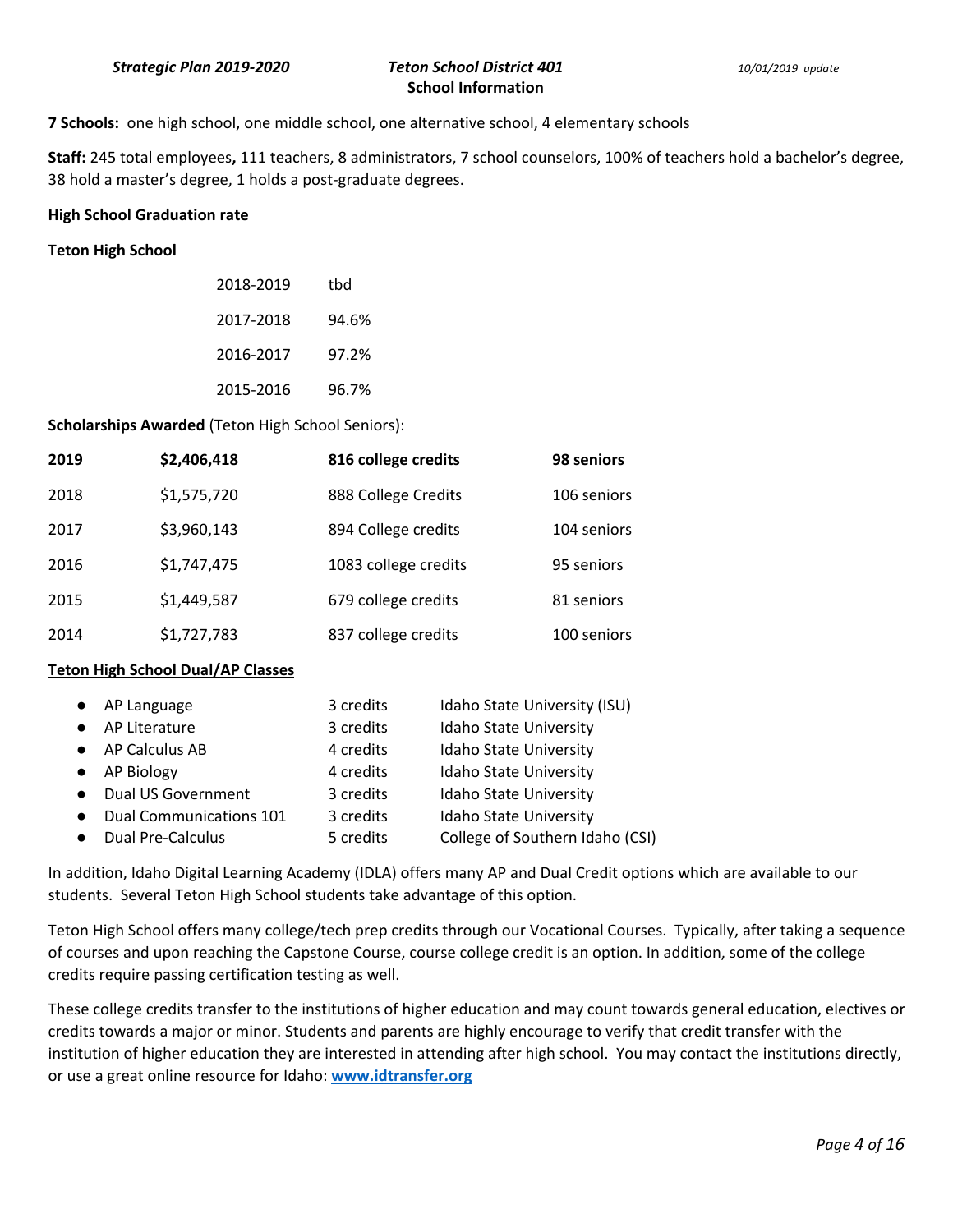# **Teton School District Facilities**

| <b>School</b>            | <b>Year Built</b>               | <b>Age of School</b> |
|--------------------------|---------------------------------|----------------------|
| Victor Elementary        | 1941,*2020 new school           | 78                   |
| <b>Driggs Elementary</b> | 1952 & 1972, *2020 new school   | 67                   |
| *Basin Alternative High  | 1952 & 1972                     | 67                   |
| (*at Driggs Elementary)  |                                 |                      |
| Rendezvous Elementary    | 1953, 2019                      | 66, new              |
| <b>Teton Middle</b>      | 2009, *2020 new addition        | 10                   |
| <b>Teton High</b>        | 1998 & 2008, *2020 new addition | 21                   |
| Tetonia Elementary       | 1951, 2019                      | 68, new              |

New School Information: [https://tsd401bond.org](https://tsd401bond.org/)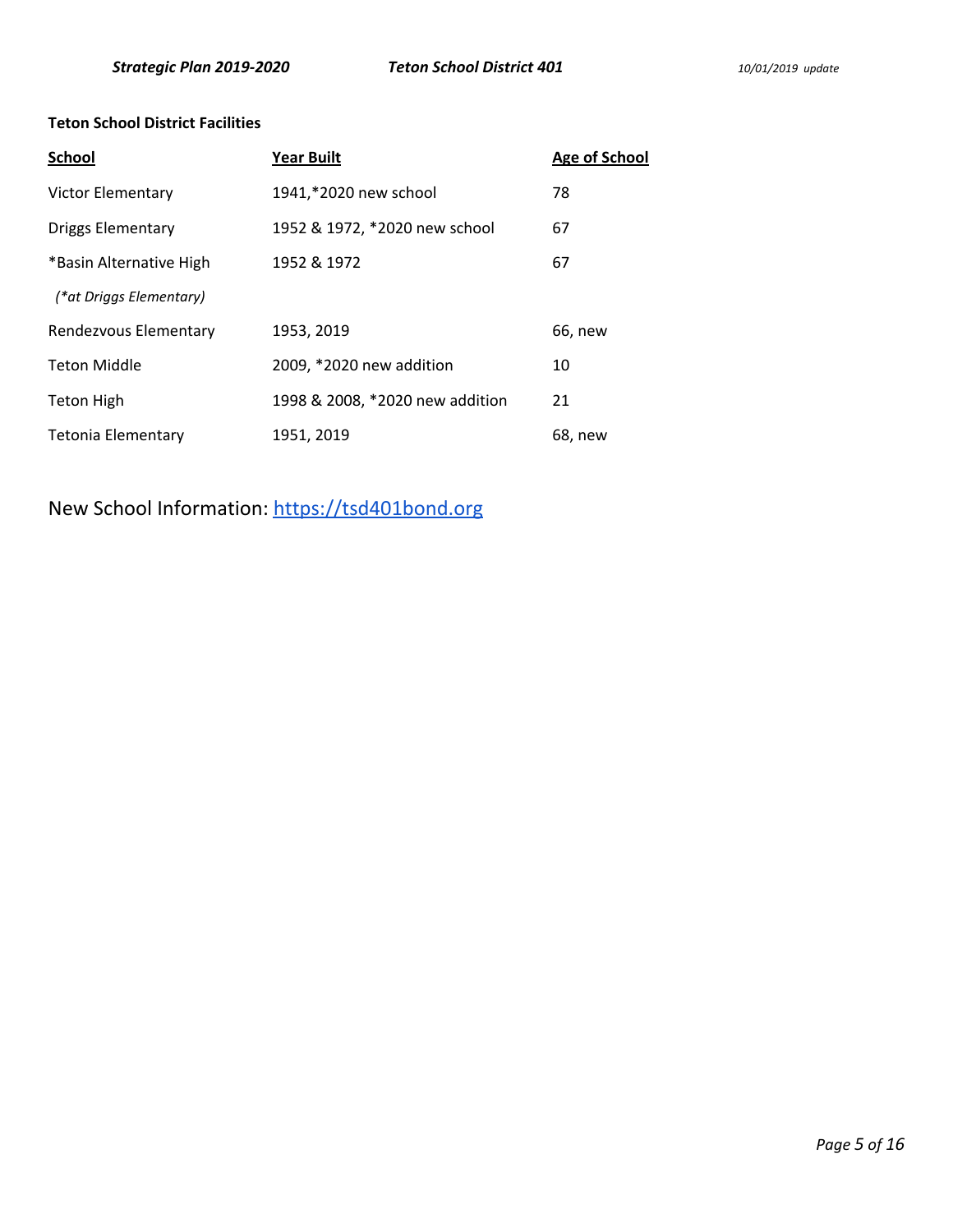# **Why the Strategic Plan?**

# **[Strategic Plan Brochure](https://drive.google.com/file/d/0B7DsLEZP_RoibVQtRmNmaVl1UHBZME1kRjEwUXgxcjhCZ2Vv/view?usp=sharing)**

The reason for developing and implementing a Strategic Plan is to determine who we are as an organization, identify what we are currently doing in educating the children of Teton County, and then from all the information gathered determine a path for the future. The purpose is to help Teton District 401 do a better job of educating our children, always asking "are we doing the right thing". The planning process ensures that every one of our staff is working toward the same goals and that we are assessing and adjusting our plan in response to data and to a dynamic, changing environment.

In developing our Strategic Plan the School Board engaged in 8 Working Sessions and 3 Eggs and Education Breakfast meetings with participation from our internal stakeholders (district staff) and our external stakeholders (parents, community members, organizations, and businesses). Through the input from our stakeholders strengths and weakness of the district and desired future outcomes were identified.

This is called an **Environmental Scan**. The scan areas are:

#### **Student Achievement, Safety, Fiscal Responsibility, Community Relations, and Facilities**.

These areas are also the goal areas found in Teton School District 401 mission statement.

| <b>Dates of Working Sessions</b> | <b>Dates of Eggs and Education Breakfasts:</b> |
|----------------------------------|------------------------------------------------|
| September 24, 2015               | November 4, 2015                               |
| October 28, 2015                 | January 22, 2016                               |
| November 18, 2015                | April 27, 2016                                 |
| January 13, 2016                 |                                                |
| February 23, 2016                |                                                |
| March 9, 2016                    |                                                |
| April 18, 2016                   |                                                |
| June 6, 2016                     |                                                |
| July 20, 2017                    |                                                |
|                                  |                                                |

Aug. 7, 2017

 On the pages following are the results from the District's Environmental Scan. Developed from the scan are the District Goals, Strategies and Initiatives for each area. We express our appreciation to the staff members, parents, community members and local leaders that helped contribute to the updates on the strategic plan.

# [Environmental Scan Results](https://docs.google.com/document/d/1EPfpKvEkqbCJnSCyS74-uy2O0buBTXa-fOh7y4_rbs4/edit?usp=sharing)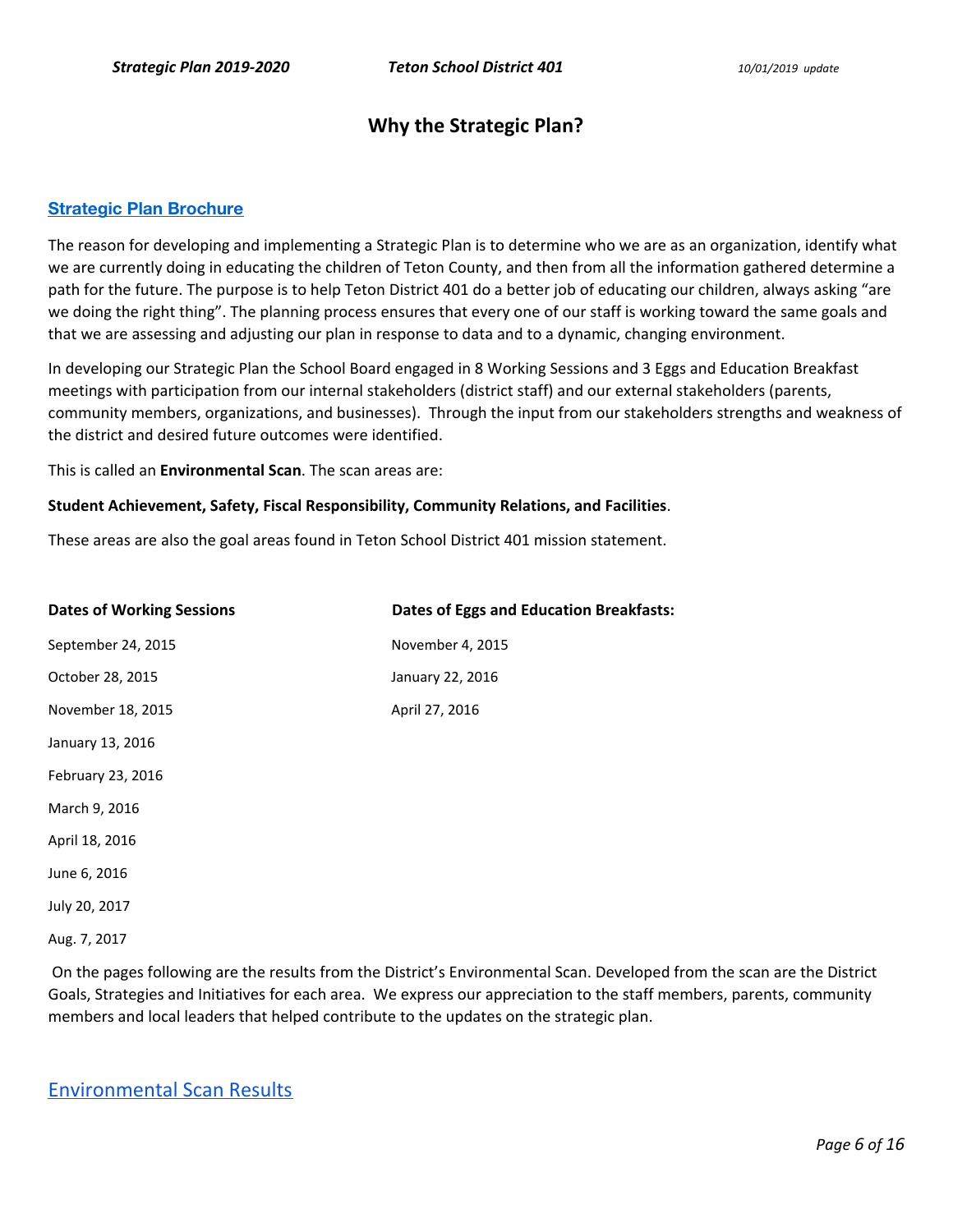# Goals, Strategies and Initiatives

**For detailed Annual Action Plans for all Goal Areas see [Strategic Plan Working Doc](https://docs.google.com/document/d/1UdBQ6MDJKGCCqXcR3KUIAaoxWyKXPVHcqfKDGY19Ntk/edit?usp=sharing) or the Annual Improvement Plans Section starting on page** 

**[State School Report Card](http://apps.sde.idaho.gov/ReportCard/)** 

# **Student Achievement**

**Objective: All students will be prepared to succeed in a career and/or college of their choice.** 

**Goal: All students will meet growth targets** 

**Strategy 1**: **All K-12 coursework will be aligned to the Idaho Content Standards.** 

- **1-1A Initiative**: All students have equitable access to a rigorous, aligned standards based curriculum, instructional methods, materials/resources, and assessments.
- **1-1B Initiative**: Provide time and resources for K-12 teachers and administrators to horizontally and vertically align curriculum within grades, between grades and in transition years between schools through a focus on instructional methods and practices.
- **1-1C Initiative:** Establish a meeting rubric/protocol to assist in planning and guiding collaboration and team meetings to assist with district-wide consistency and support.
- **1-1D** Initiative: Curriculum, instruction and assessment work will be aligned to the district's strategic plan, state and federal guidelines, and requirements.
- **1-1E Initiative**: The curriculum director will help facilitate the instructional practices, curriculum alignment and assessment coordination in the district.

**Strategy 2**: **Student achievement will improve for all students in the district with a focus on challenging students and closing the achievement gap between subgroups of students through data driven decision making.** 

- **1-2A Initiative**: Follow assessment schedule and present summary assessment reports.
- **1-2B Initiative**: Implement Response to Intervention, Multi-Tiered System of Support (RtI-MTSS) teaching practices through state grant training, collaboration in the school district and with other school districts and SDE.
- **1-2C Initiative:** The district and administrative team will conduct quarterly data review to determine student growth, and success of academic plans and support systems and to drive decision making per grade level and subject area.
- **1-2D Initiative**: The district engages the administration, teachers and students in gathering information on their own performance.
- **1-2E Initiative**: Decrease the number of students needing remediation support.
- **1-2F Initiative**: Increase learning opportunities with under-represented groups of students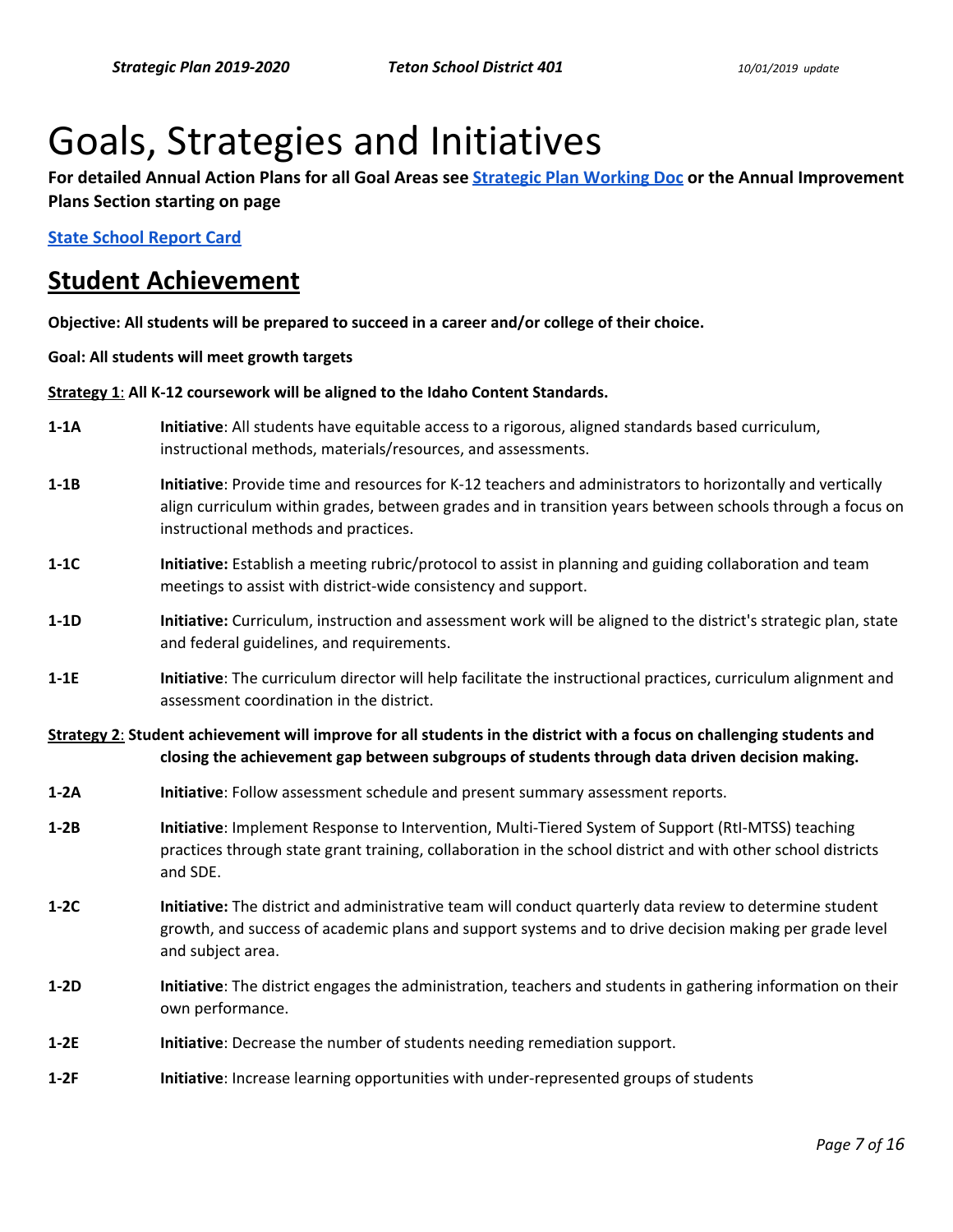| Strategy 3: Our district will employ best practices that are researched based, differentiated, innovative, engaging and |
|-------------------------------------------------------------------------------------------------------------------------|
| authentic including implementing programs that will facilitate technological learning for the future.                   |

- **1-3A Initiative**: All students will receive high quality instruction delivered through differentiated instructional practices.
- **1-3B Initiative:** Teachers and instructional staff will be supported in the implementation of the Danielson Teachers Evaluation Framework.
- **1-3C Initiative**: Implement a dual language program modeled after the Jefferson School District Rigby, Idaho. See Timeline phases I, II and III to build capacity.
- **1-3D Initiative:** Address ELL program improvements identified by the SDE federal program audit, April 2016,
- **1-3E Initiative**: Evaluate current career and college readiness to determine student needs and program effectiveness.
- **1-3F Initiative**: Develop business collaboration internships and enhance work experience opportunities in the community.
- **1-3G Initiative**: All students will develop and follow a 4 year academic high school plan aligned to their interest in college/career as determined by using the Idaho Career Information System.
- **1-3H Initiative**: Set a vision and three year plan for learning enabled by technology in the areas of accessibility, devices, connectivity, and resources to build cutting edge technology and a robust infrastructure for learning in future ready schools.
- **1-3I** Initiative: Review current technology plan, update according to best practices and align to technology skills standards in Idaho.
- **1-3J** Initiatives: All students will follow a K-12 technology skill plan in learning to prepare them for career and college.
- **1-3K** Initiative: Improve STEM focus in schools.
- **1-3L Initiative:** Research grants to address areas of need such as ELL, RtI-MTSS, etc.
- **1-3M Initiative:** Implement an extended year reading program (equivalent of 40 hours) for students in grades K-3 that perform below grade level on the IRI reading assessment in accordance with Idaho Code 33-1615.
- **1-3N Initiative**: Support and partner to offer extended year programs, resource center services, and educational support systems for families and students.
- **1-3O Initiative**: Implement the fiscal agent sponsorship of the 4-8 week summer camp program partnering with local programs such as the library, summer food program at Driggs Elementary.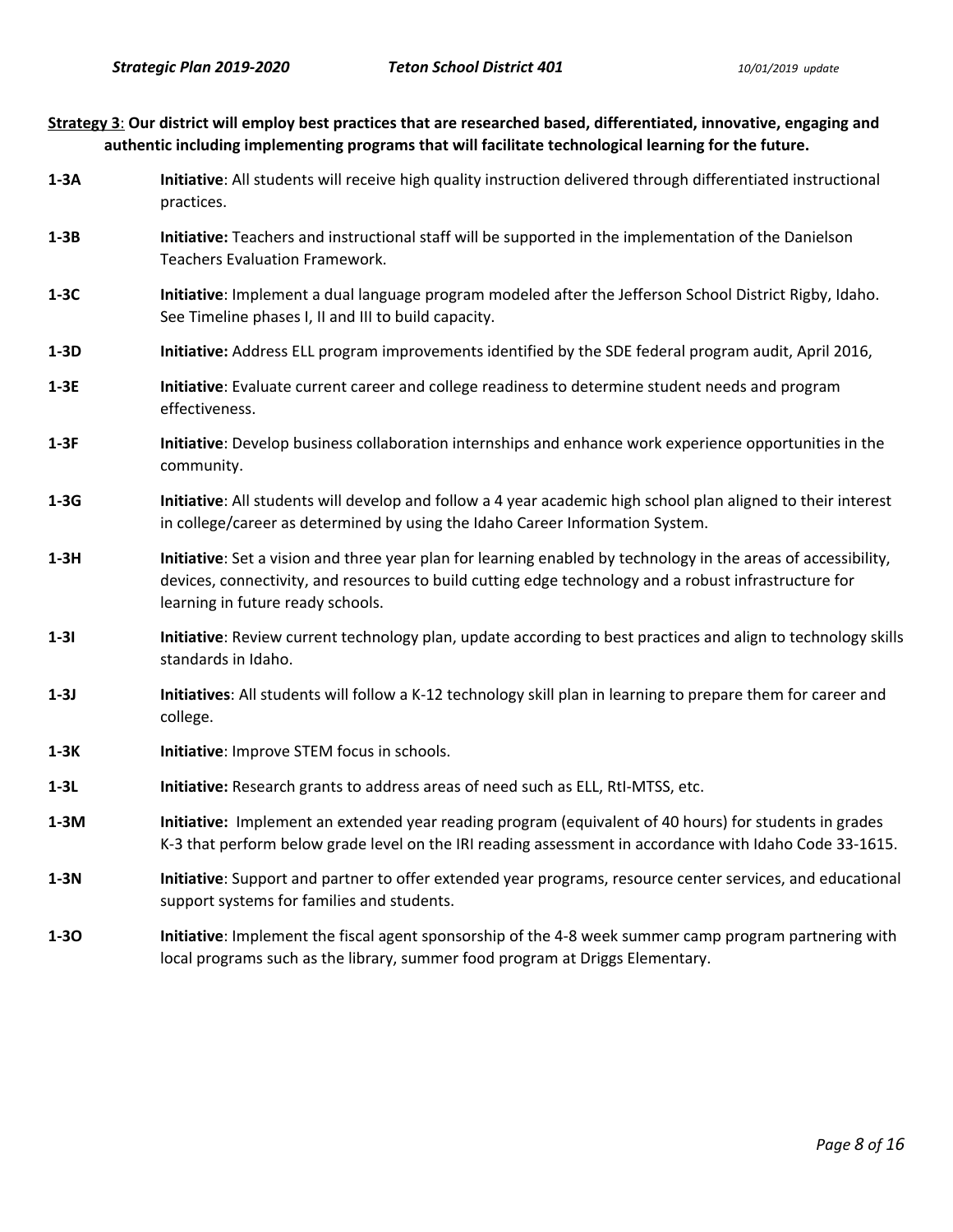**Goal 2: To identify excellence in teaching for all teachers, the district will use the Danielson Teaching Quality Framework Summary State Report and other measures of student, parent feedback annually.** 

**Strategy 4: Create a professional development system that will address the individual needs of teachers and leaders based on evaluations and student performance data with a strong accountability and coaching framework.** 

- **1.2-4A Initiatives:** District and school plans and the alignment to Idaho Core Standards will drive the PD content in collaboration with the district PD committee which are researched based and best practice.
- **1.2-4B Initiative:** All teachers will participate in district wide collaboration tied to professional development and focused on aligned curriculum horizontally and vertically k-12 to the Idaho Core Standards within grade level teams and subject areas.
- **1.2-4C Initiative:** ELL program improvements and supports will be addressed through PD.
- **1.2-4D Initiative**: Training and support for counselors at the middle and high school in Idaho CIS will occur.
- **1.2-4E Initiative:** Focus on high quality, in-district PD that reflects the needs of teachers, students, and schools.
- **1.2-4F Initiative: (new)** District administrative team will review training needs that will positively impact administrative performance. For example leadership, coaching, public relations, student interactions, etc.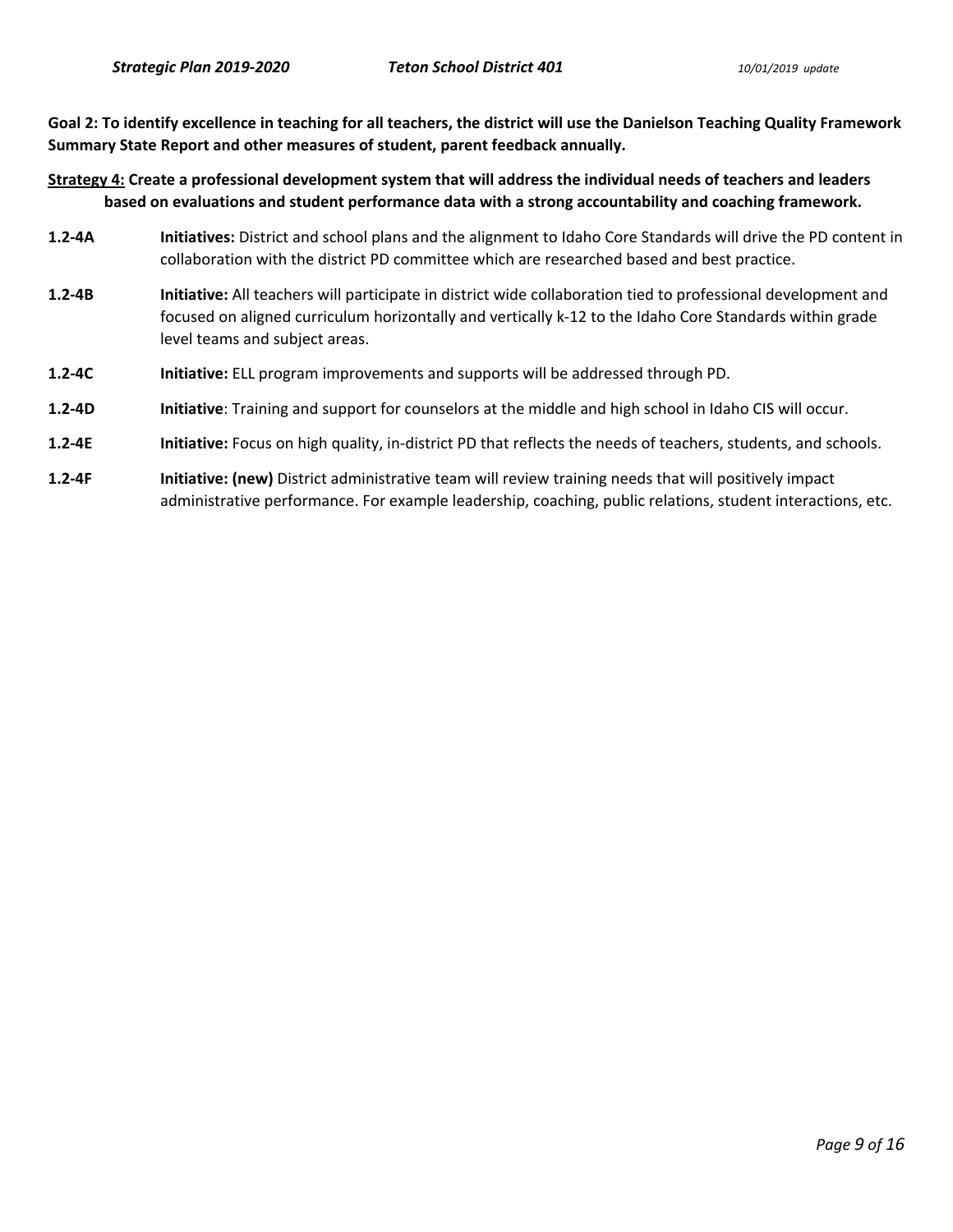# **Safety**

**2. Objective: The district is committed to providing a safe learning environment for all students, staff, and visitors. This belief is focused on meeting students' physical, mental and emotional, social and safety needs, to create a school culture that is safe, welcoming and nurtures positive relationships to guide student achievement.** 

# **Goal: All students will be safe at school every day.**

- **1. Strategy:** The district is committed to providing a safe learning environment for all students, staff, and visitors, and will incorporate best practices, safety technology and exercises to create a safe environment for the physical, mental, emotional and social well-being of all students.
- **2-1 Initiative:** Suicide Prevention (training for staff, coaches, resources for parents, peer-mentoring (state Sources of Strength grant/training/support), need is ongoing.
- **2-2 Initiative:** Bullying-Cyberbullying-Harassment prevention, Digital Citizenship support, training, resources (Training for staff, resources for students & parents), need is ongoing.
- **2-3 Initiative:** Safe Routes to school (pathways, sidewalks, crossing flags, updated signage), continue to address access areas (sidewalks between schools, paving bus loading areas, lighting on pathways), continue collaboration and partnerships.
- **2-4 Initiative:** Positive student relationships (peers, staff, community members), PBIS (Respect, Responsible, Ready), staff expectations, support, and student accountability, need is ongoing.
- **2-5 Initiative:** Safe entryways to schools (review security access at all entrances to schools: enhanced video monitoring systems, buzzer systems, remodel entryway to direct all entrance traffic through the main office, or other feasible options), need is ongoing.
- **2-6 Initiative:** Collaboration with safety officials: Teton County Sheriff's Department, Teton County Fire & Rescue Department, Teton County Emergency Management, Eastern Idaho District 7 Public Health Department, American Red Cross, Teton Valley Hospital and Ambulance Services, State of Idaho Division of Building Safety with annual safety inspections of all schools and facilities, to ensure our schools are safe, secure and well prepared if an emergency occurs.
- **2-7 Initiative:** School Resource Officer (SRO): continue to research funding and staffing options with the school district and Teton County Sheriff's Department to restore this position.
- **2-8 Initiative:** Enhance internal communication systems and assignments: update and install PA systems in elementary schools, develop redundant communication systems and chain-of-command delegation (multiple ways to communicate and alternative leadership assignments are used), need is ongoing.

# **[TSD 401 Safety Summary](https://tsd401.org/district/school-safety-security/)**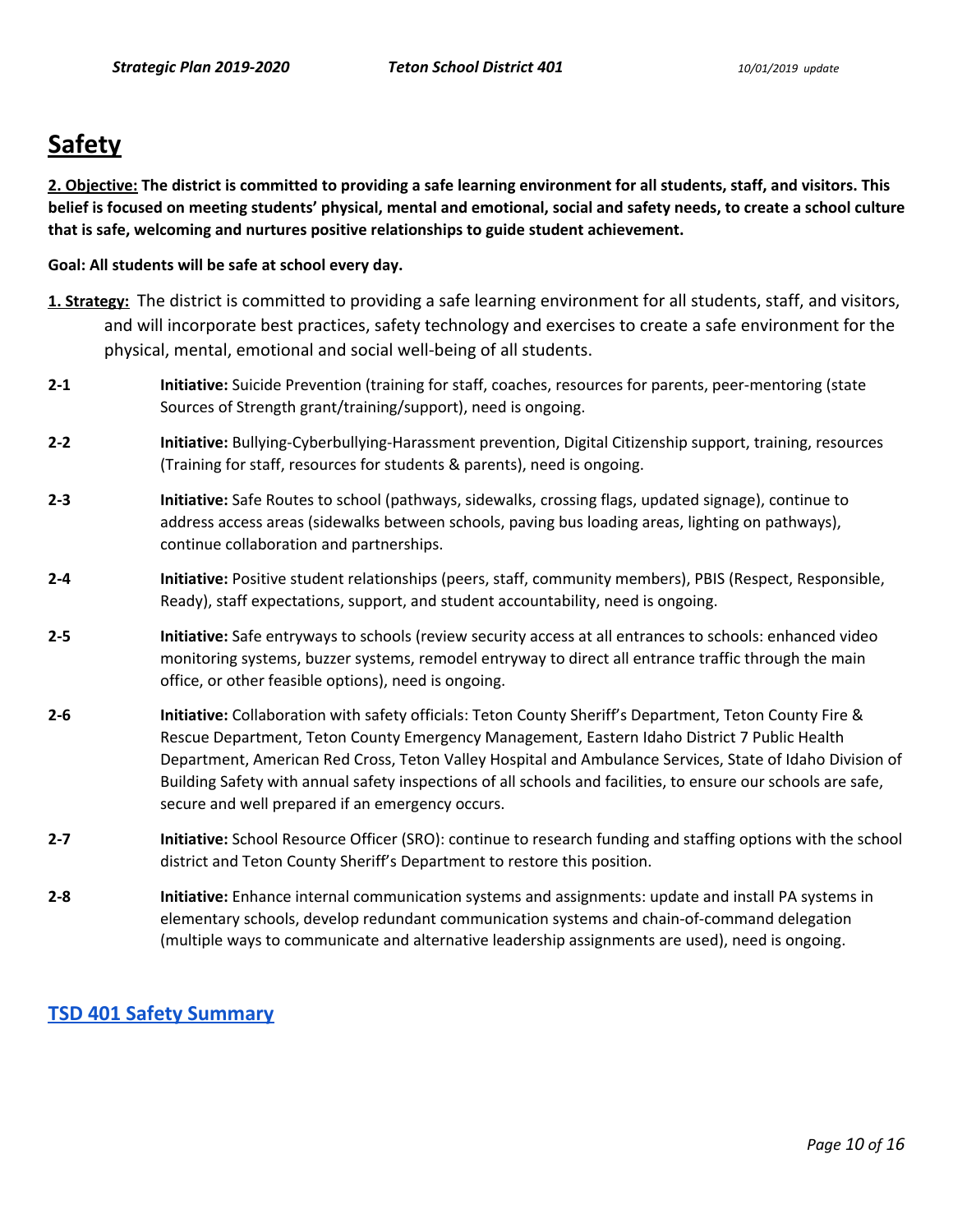# **Fiscal Responsibility**

#### **Objective: In Development**

#### **Goal: The school district will operate within a balanced budget annually.**

#### **Strategy: In Development**

**Initiative:** Create and share budgets that are transparent, accurate, east to understand and follow (IFARMS: Idaho Financial Accounting Reporting Management System). Allowing for increased public knowledge and understanding of district finances. Use forecasting budgets monthly or quarterly (budget to actual).

**Initiative:** Align spending with district priorities, IFARMS, and state requirements. District priorities as follows:

**Initiative:** District staff will perform an annual review that will identify additional revenue sources, making sure the district is utilizing and maximizing ADA (Average Daily Attendance), expenses are in line with district goals. \*Reference Student Achievement goals.

**Initiative:** Establish a finance committee.

**[Policy Section 7000 Financial Management](https://tsd401.org/policies/financial-management/)**

**[District Financial Reports](https://tsd401.org/financial-reports/)**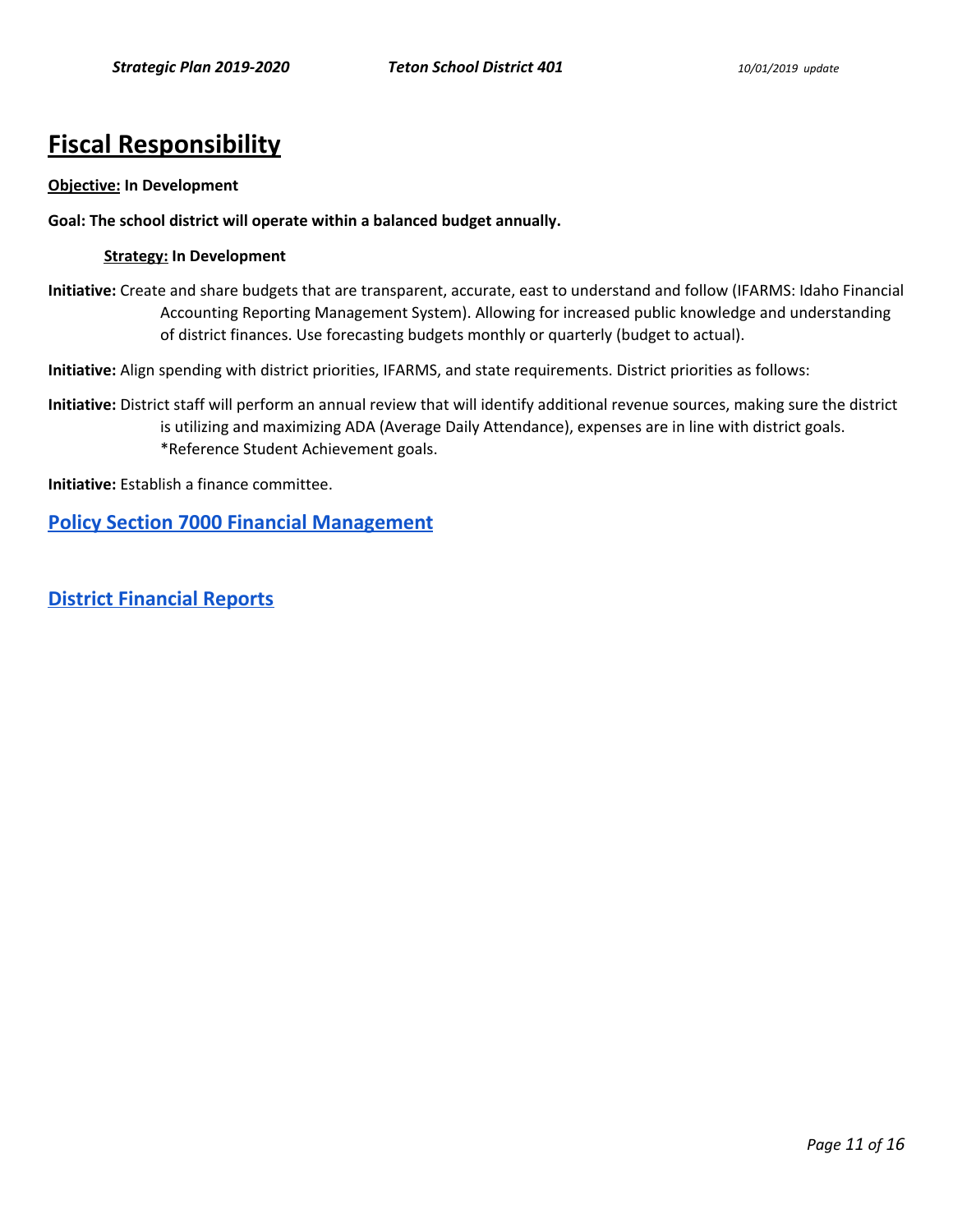# **Community Relations**

#### **Objective: In Development**

**Goal 1: The school district will improve its media presence (i.e.: Facebook, Twitter, Website, Newspaper), on a regular basis.** 

#### **Strategy: The school district will maximize social media to increase visibility and collect feedback through the following:**

**Initiative:** increase utilization of Facebook and Twitter, and establish a campaign to increase followers.

**Initiative:** Increase awareness of school board meetings through On-line streaming and a monthly board newsletter

**Initiative:** Utilize email and school-wide texts to increase awareness of school board meetings

**Initiative:** Create a student driven video campaign that highlights the district, to be shared on social media (District Facebook, District YouTube channel).

#### **GOAL 2: Establish an advisory board of influential stakeholders by January, 2017.**

**Strategy: Establish an advisory board of influential stakeholders that will inform the board of community sentiment (fears, values, priorities, etc.), and push the district message into the community** 

**Initiative:** Committees approved by the Board are: A) Community & Public Relations

**Initiative:** Committees approved by the Board are: B) Facilities

**Initiative:** Committees approved by the Board are: C) Attracting, Retaining and Building Human Capacity

**Initiative:** Committees approved by the board are: D) Finance Committee

[Community Relations Policy Section 4000](https://tsd401.org/policies/community-relations/)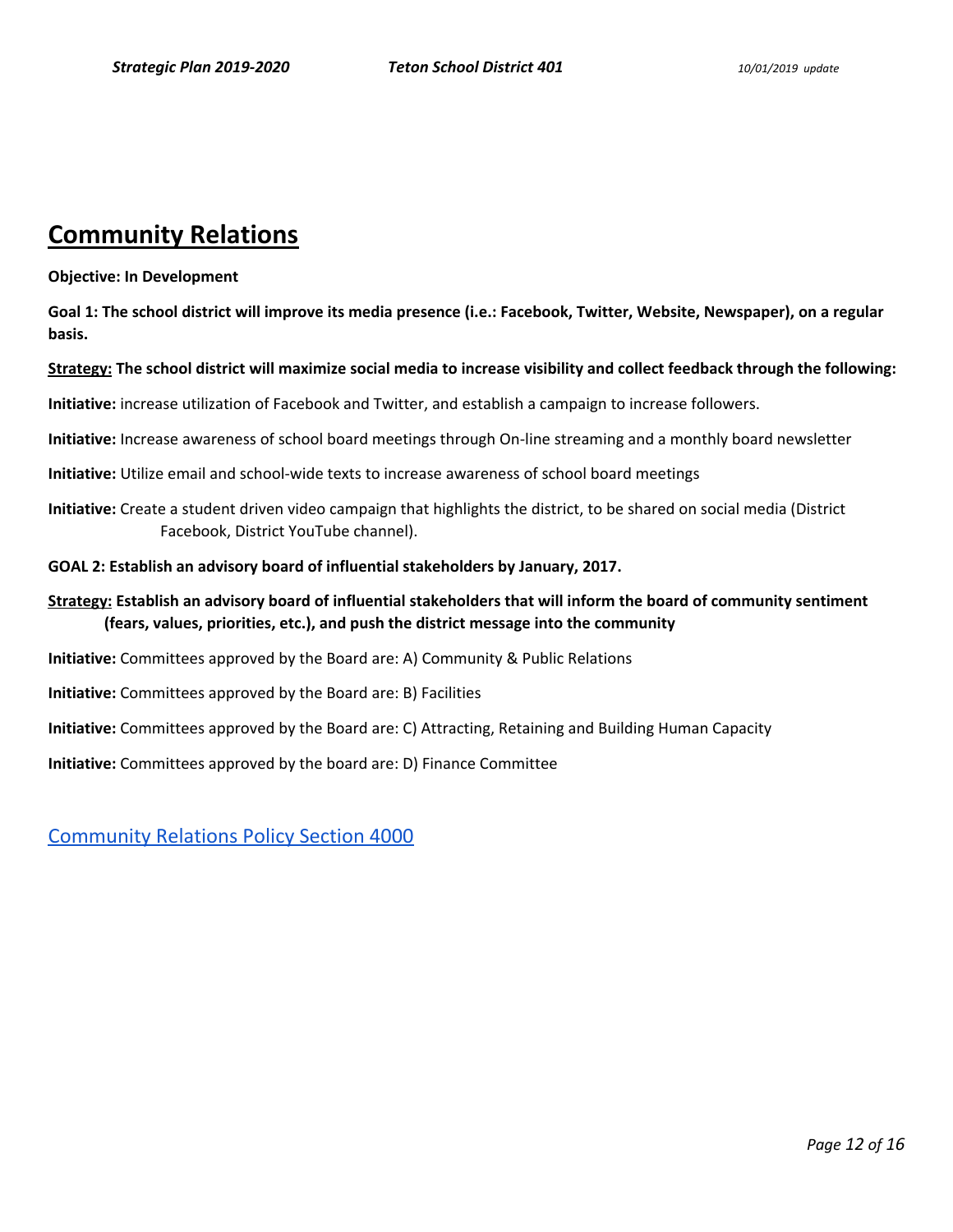# **Facilities**

**Objective: The facilities our students, educators and staff utilize on a daily basis should optimize student learning in energy-efficient, cost-effective and technologically advanced spaces.** 

**Goal 1: Pass a school bond in 2017 to meet school capacity needs.**

**Strategy: Accommodate projected enrollment demands over the next 10-15 years through passage of a bond and construction of new school(s).** 

**Initiative:** Provide regular updates to school district staff and community on the progress of construction projects

**Initiative:** Develop a post-construction plan for sharing new schools and additions with the community

**Initiative:** Develop a post-construction plan to thank the community for its support of our schools

# **Goal 2: Create a 3-5 year District technology plan, allowing integration of current technology as a natural part of the educational experience by March 2017.**

#### **Strategy: In Development**

**Initiative:** Develop, recommend, implement, support, and communicate the District technology plan.

[TSD401 Technology Plan](https://drive.google.com/open?id=11CWYCDNeYfo3fuuQWXuWSGai6xk4yLsUryUFc5-LIgU) 

[School Facilities Policy Section 9000](https://tsd401.org/policies/school-facilities/)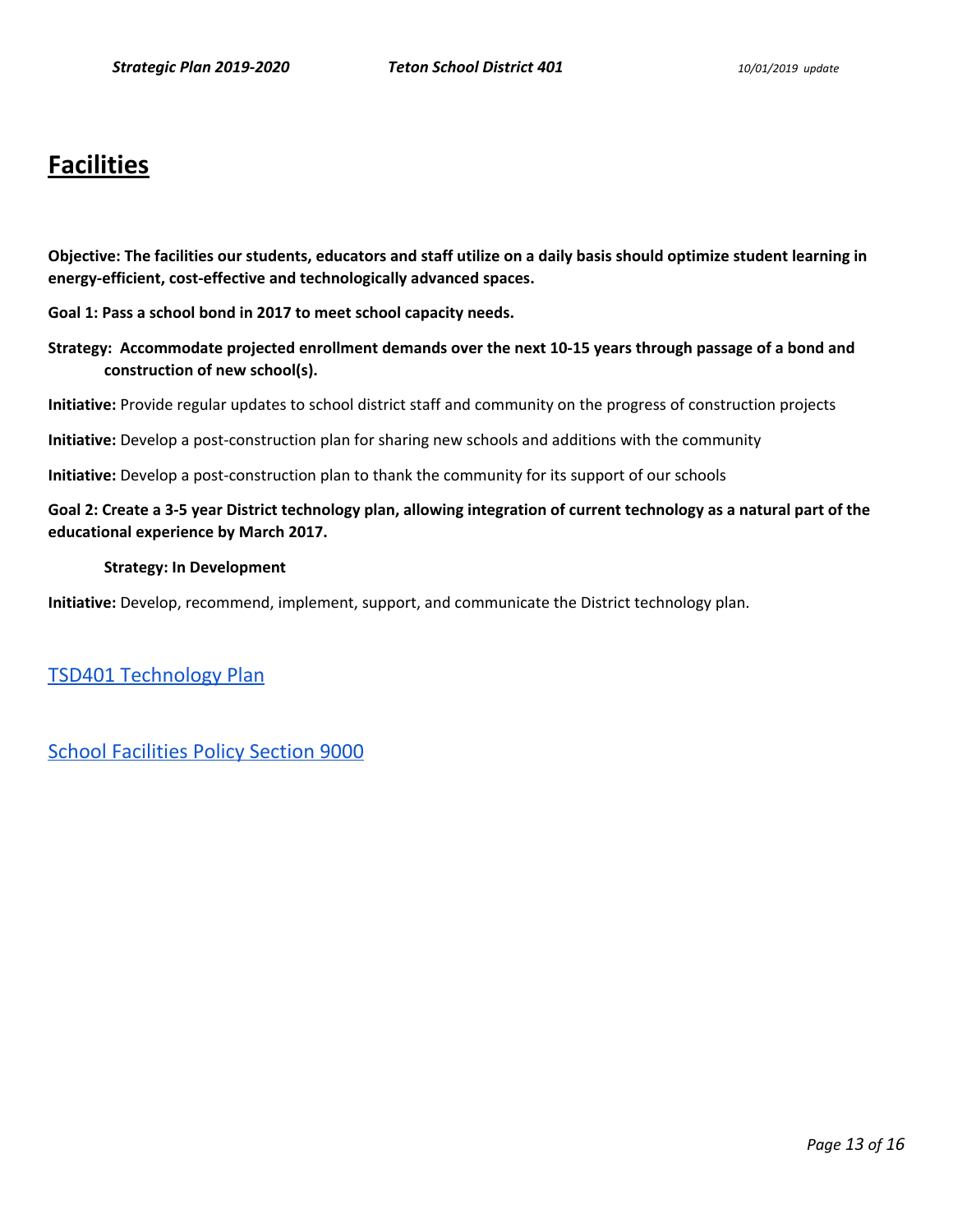# **Annual Improvement Plans**

| <b>State District Report Card</b>                 |                                      |             |            |            |            |
|---------------------------------------------------|--------------------------------------|-------------|------------|------------|------------|
| <b>TSD 401 Report Card 2018-2019</b>              |                                      |             |            |            |            |
| <b>TSD401 Combined Improvement Plan 2019-2020</b> |                                      |             |            |            |            |
| <b>Schoolwide Improvement Plans (SWIP)</b>        |                                      |             |            |            |            |
| <b>THS</b>                                        | <b>TMS</b>                           | <b>RUES</b> | <b>DES</b> | <b>TES</b> | <b>VES</b> |
|                                                   | <b>Danielson Implementation Plan</b> |             |            |            |            |
| <b>Assessment Plan</b>                            |                                      |             |            |            |            |
| <b>Curriculum Plan</b>                            |                                      |             |            |            |            |
| <b>Professional Development Plan</b>              |                                      |             |            |            |            |
| <b>ELL Plan</b>                                   |                                      |             |            |            |            |
| <b>Special Education Plan</b>                     |                                      |             |            |            |            |
| <b>Technology Plan</b>                            |                                      |             |            |            |            |
| 2019-2020 District Annual Plan                    |                                      |             |            |            |            |

# **[PLC Plan](https://drive.google.com/open?id=1bEhqC1WFtcdszKu-J6TtACpOvY9DWgGZj23aDxaigRY)**

# **2019-2020 Student Achievement Goals by School:**

**THS-** The percent of students who score proficient on the Spring 2019 ISAT will increase by 5% in both Math and ELA.

98% of seniors will graduate.

**TMS-** The percent of students who score proficient on the Spring 2019 ISAT will increase by 5% in both Math and ELA

The gap between Hispanic and economically disadvantaged student performance and all students performance on the Spring Math ISAT in 2019 will decrease by 5%.

**RUES-** The percent of students proficient on the Spring STAR assessment in math and reading will increase by 5% from the fall percent proficient for students who are Hispanic, English Language Learners and Students with Disabilities.

**DES-** 30% or more of K-3 students who score below proficient on the Fall 2019 IRI will gain at least one performance category on the Spring 2020 IRI.

55% of 3<sup>rd</sup> graders will score proficient or advanced on the Grade 3 ELA ISAT in spring 2020.

**TES-** 30% or more of K-3 students who score below proficient on the Fall 2019 IRI will gain at least one performance category on the Spring 2020 IRI.

55% of 3<sup>rd</sup> graders will score proficient or advanced on the Grade 3 ELA ISAT in spring 2020.

**VES-** 30% or more of K-3 students who score below proficient on the Fall 2019 IRI will gain at least one performance category on the Spring 2019 IRI.

55% of 3<sup>rd</sup> graders will score proficient or advanced on the Grade 3 ELA ISAT in spring 2019.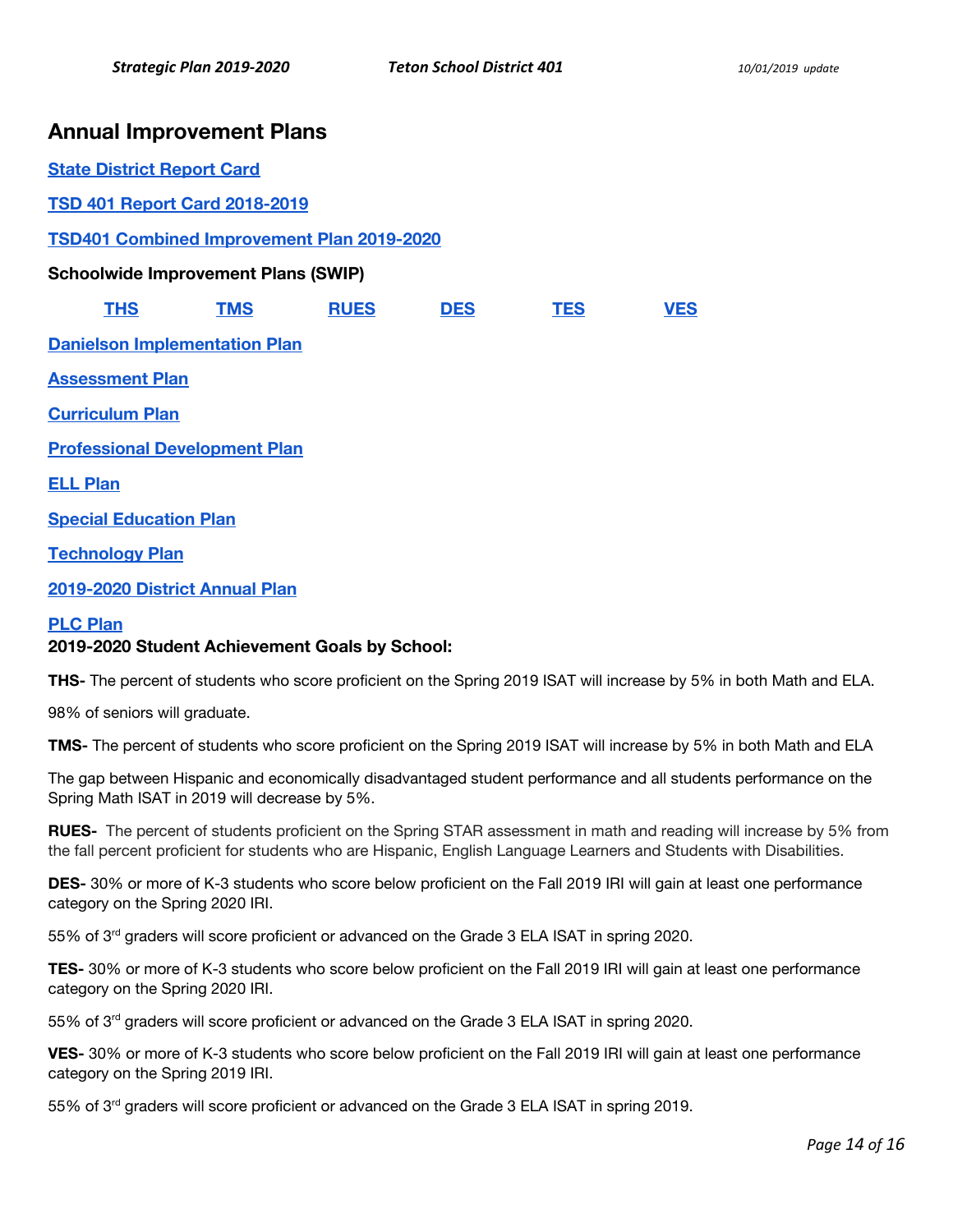# **TSD 401 Annual Assessment System**

# **[TSD Assessment System](https://docs.google.com/document/d/17hBK5ZV4TdIM6yhGSSr7XVZdts-W2zFTqWvbL5jwBEE/edit?usp=sharing)**

**[TSD 401 Report Card- 2018-2019](https://drive.google.com/open?id=1KzcMYj5SiUpivP9_ISrp-WbeRKxPicHi8AIH0R0CZ50)** 

# **[TSD 401 Report Card 2019-2020](https://docs.google.com/document/d/1lCvpJqoWT6CT6AlqfJzgj9p-D8RalcHvQ9jXz_Ps0aY/edit?usp=sharing)**

# **ISAT**

Each spring, students in grades 3-8 and once in high school take the Idaho Standards Achievement Test (ISAT) to determine whether they have achieved the standards for their grade level and subject area. There are tests for English Language Arts/Literacy and Mathematics. In grades 5 and 7, students also take the ISAT science assessment.

These tests are administered to provide ongoing monitoring of individual, school, district, and state progress. Academic proficiency is more than scores. Competency in all academic areas is the goal for every child. This once a year (summative) test is an important component of the statewide student assessment system as stated in [IDAPA 08.02.03.111.06.](https://adminrules.idaho.gov/rules/current/08/080203.pdf#page=21)

# **Idaho Reading Indicator (IRI), grades K-3**

The Idaho Reading Indicator (IRI) is mandated by the state of Idaho to be administered twice a year; once in the fall and once in the spring. The IRI helps to identify the reading skills of each K-3 student. The IRI provides school personnel with student reading performance in order for school personnel to provide the necessary interventions to improve student's reading skills. **Kindergarten**: measures reading readiness and phonological awareness. **Grades 1-3**: measures reading fluency and accuracy

# **SAT (Scholastic Aptitude Test) - 11th Grade**

To aid Idaho students, the Idaho State Department of Education with funding appropriated by the Idaho State Legislature, has contracted with the College Board to fund the statewide SAT School Day at each Idaho public high school.

Thus, **100% of 11th grade** students participate in the SAT assessing students on mathematics, and evidence based reading and writing.

# **PSAT (Preliminary Scholastic Aptitude Test) 2015 fall, 11th Grade**

This test is given before the SAT to provide practice for the SAT, measure readiness for college, and access scholarships.

# **Idaho English Language Assessment (Access 2.0)**

- The Access 2.0 is designed to assess the growth and proficiency level of Limited English Proficient (LEP) students in the five areas of Reading, Writing, Listening, Speaking, and Comprehension.
- All students who have been identified as "Limited English Proficient" (LEP) within the district Note: Not all English language learners are LEP students.
- Districts and schools may elect to administer this test to their LEPX students who are still within the 2-year monitoring period after exit from an LEP Program. Students who qualify for LEP services, but whose parents waive the Title III funded services, must still test on this annual assessment.